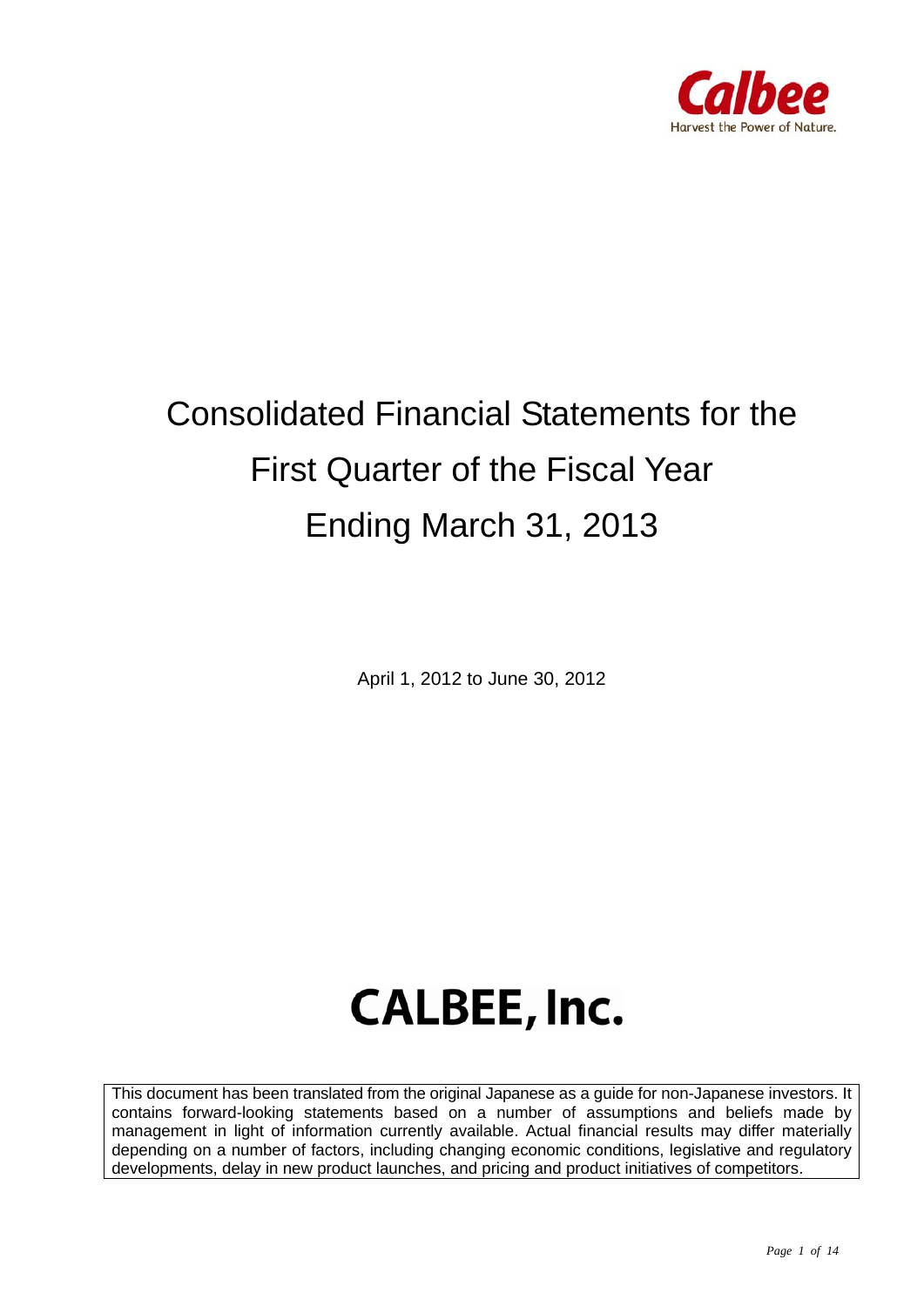### **SUMMARY OF FINANCIAL STATEMENTS (consolidated)**

First Quarter Results for the Fiscal Year Ending March 31, 2013

#### **CALBEE, Inc. July 31, 2012**

URL: http://www.calbee.co.jp/english/ Contact:

Stock exchange listings: Tokyo 1<sup>st</sup> section, code number 2229<br>Contact: Koichi Kikuchi

Executive Officer Finance and Accounting Group Telephone: +81-3-5220-6222

Representative: Shuji Ito, President & COO, Representative Director Scheduled date for submission of the first quarter financial report: August 10, 2012

Scheduled date for distribution of dividends: --

Availability of supplementary explanatory material for the first quarter results: Available

Quarterly results presentation meeting: Yes (telephone conference for institutional investors and analysts)

#### **1) Consolidated results for the first quarter (April 1, 2012 to June 30, 2012) of the fiscal year ending March 31, 2013**

| (1) Consolidated Operating Results | Millions of yen, rounded down |          |                    |          |
|------------------------------------|-------------------------------|----------|--------------------|----------|
|                                    | Three months ended            |          | Three months ended |          |
|                                    | June 30, 2012                 |          | June 30, 2011      |          |
|                                    |                               | % change |                    | % change |
|                                    | 43.295                        | 21.3     | 35,690             | (8.6)    |
|                                    | 3.785                         | 173.4    | 1.384              | (50.0)   |
|                                    | 3,596                         | 182.7    | 1.271              | (53.7)   |
|                                    | 2.073                         | 265.9    | 566                | (64.8)   |
|                                    | 63.64                         |          | 17.71              |          |
| Earnings per share (diluted) (¥)   | 62.50                         |          | 17.40              |          |

Notes: 1. The percentages shown above are a comparison with the same period in the previous fiscal year.

2. Comprehensive income: Three months ended June 30, 2012: ¥1,825 million (223.5%)

Three months ended June 30, 2011: ¥564 million (-61.5 %)

| (2) Consolidated Financial Position   |                     | Millions of yen, rounded down |
|---------------------------------------|---------------------|-------------------------------|
|                                       | As of June 30, 2012 | As of March 31, 2012          |
|                                       | 107.217             | 108,474                       |
|                                       | 81,034              | 80.417                        |
| Shareholders' equity/total assets (%) | 73.0                | 71.6                          |
| .<br>$\cdots$                         |                     |                               |

Shareholders' equity: As of June 30, 2012: ¥78,285 million

As of March 31, 2012: ¥77,663 million

#### **2) Dividends per share**

|          |                | 161 I                     |
|----------|----------------|---------------------------|
|          | FY ended       | FY ending                 |
|          | March 31, 2012 | March 31, 2013 (forecast) |
|          | 00.00          | 00.00                     |
| Year-end | 42.00          | 50.00                     |
| Annual   | 42.00          | 50.00                     |

Note: Changes from the most recently announced dividend forecast: None

#### **3) Consolidated forecasts for the fiscal year ending March 31, 2013 (April 1, 2012 to March 31, 2013)**

| Millions of yen    |          |                    |          |
|--------------------|----------|--------------------|----------|
| Six months ending  |          | Fiscal year ending |          |
| September 30, 2012 |          | March 31, 2013     |          |
|                    | % change |                    | % change |
| 85.300             | 12.3     | 170.000            | 4.1      |
| 6.600              | 69.5     | 13.600             | 11.0     |
| 6,400              | 82.9     | 13.600             | 8.9      |
| 3,650              | 105.9    | 7.500              | 5.7      |
| 111.95             |          | 230.03             |          |

Notes: 1. The percentages shown above are a comparison with the same period in the previous fiscal year.

2. Changes from the most recently announced results forecast: Yes

*Yen*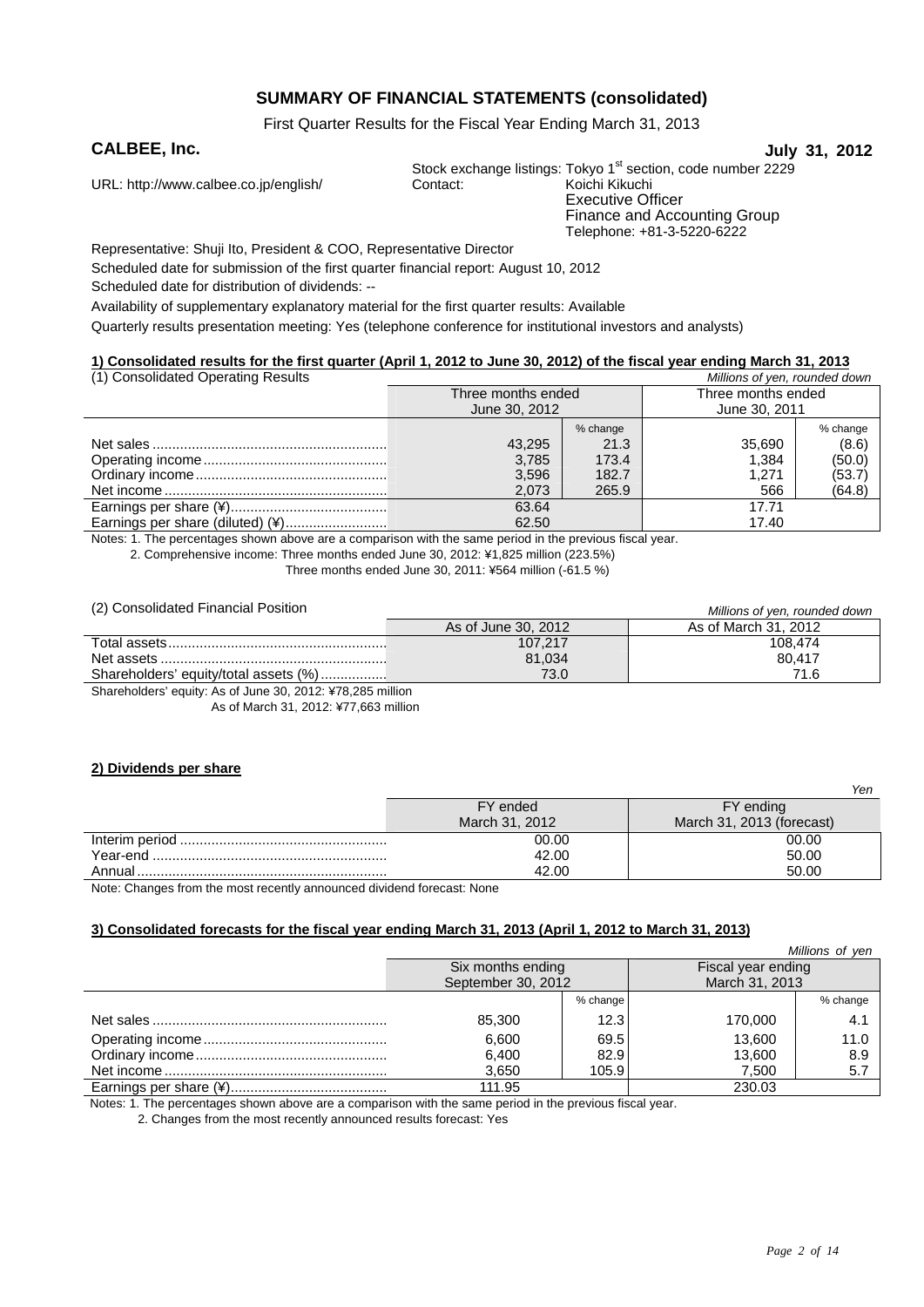#### **Notes**

- **(1) Transfers of important subsidiaries during the period (transfers of specific subsidiaries resulting in changes in the scope of consolidation):** None
- **(2) Use of special accounting procedures:** None
- **(3) Changes in accounting policy, changes in accounting estimates, and restatements:** 
	- 1. Changes in accounting policies following revisions of accounting standards: Yes
		- 2. Changes in accounting policies other than 1.: None
		- 3. Changes in accounting estimates: Yes
		- 4. Restatements: None

Note: From this first quarter we have made changes to the method of depreciation. This corresponds to changes in accounting policy for cases where it is difficult to distinguish between changes in accounting policy and changes in accounting estimates. For further details of the changes, please see Page 7, 2.Summary information and related items (3) Changes in accounting policy, changes in accounting estimates, and restatements.

#### **(4) Number of outstanding shares (common stock)**

|                                            | June 30, 2012:    | March 31, 2012:   |
|--------------------------------------------|-------------------|-------------------|
| Number of shares outstanding               | 32,603,950 shares | 32,540,950 shares |
| (including treasury shares)                |                   |                   |
| Number of treasury shares                  | -- shares         | -- shares         |
|                                            | Three months to   | Three months to   |
|                                            | June 30, 2012:    | June 30, 2011:    |
| Average number of shares during the period | 32,579,076 shares | 31,999,230 shares |

#### **Disclosure of status of quarterly report review procedures**

At time of disclosure of this quarterly financial report the company was not subject to the review procedures for quarterly securities reports as stipulated under the Financial Instruments and Exchange Law; therefore these review procedures have not been completed.

#### **Appropriate use of financial forecasts and other items**

- 1. Forecasts, etc., recorded in this document include forward-looking statements that are based on management's estimates, assumptions and projections at the time of publication. A number of factors could cause actual results to differ materially from expectations. For further details of forecasts please see Page 7, 1. Operating Results (3) Consolidated forecasts for the fiscal year ending March 31, 2013.
- 2. The earnings per share forecast for the fiscal year ending March 31, 2013 is calculated using 32,603,950 shares as the expected average number of shares for the period.
- 3. CALBEE, Inc. has scheduled a telephone conference for institutional investors and analysts for July 31, 2012. An audio recording of the conference will be made available on our Japanese web site after the conference.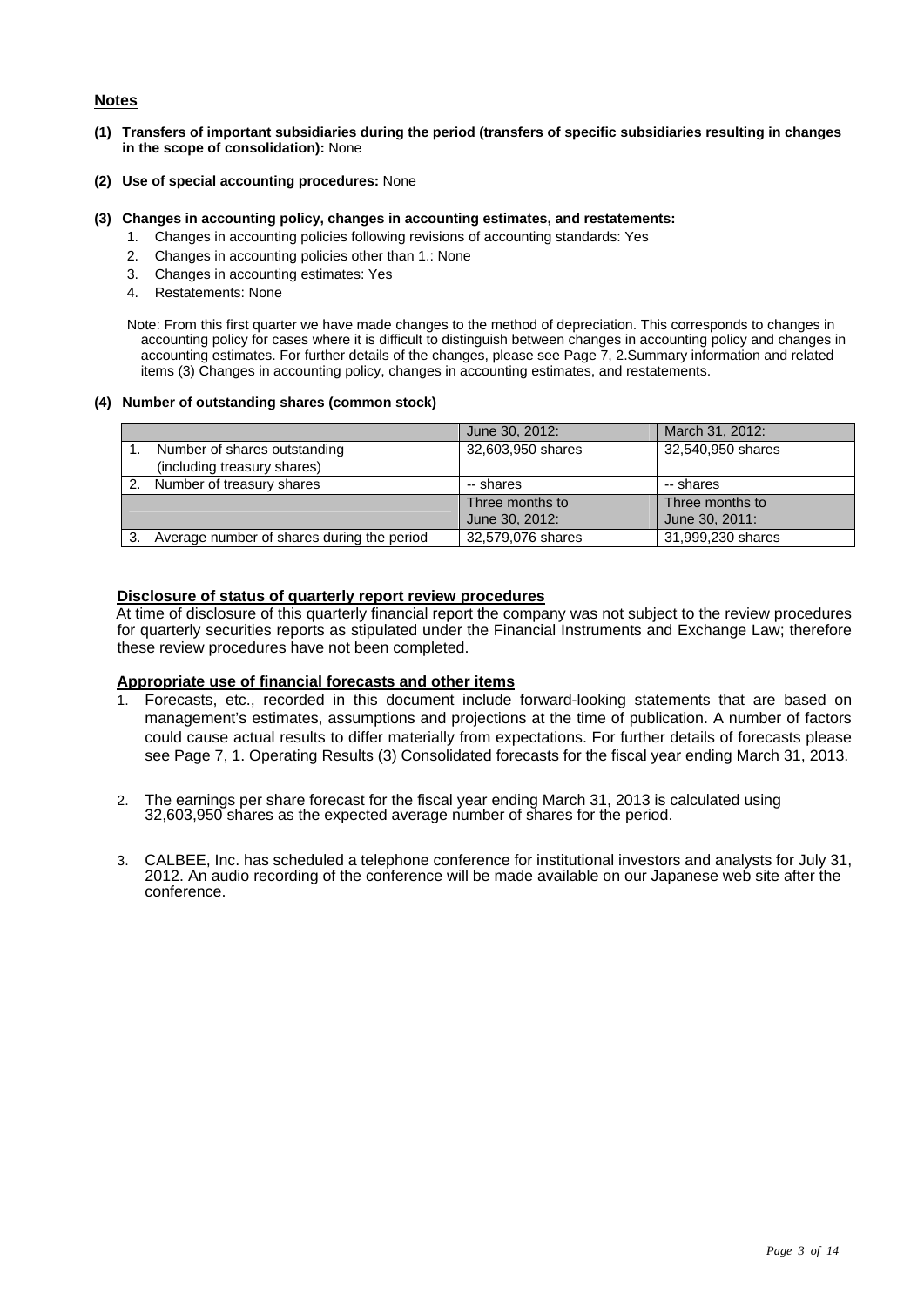# **Contents**

| <b>1. Operating Results</b>                                            |    |
|------------------------------------------------------------------------|----|
|                                                                        |    |
|                                                                        |    |
|                                                                        |    |
| 2. Summary information and related items                               |    |
|                                                                        |    |
|                                                                        |    |
| (3) Changes in accounting policy, changes in accounting estimates, and |    |
|                                                                        |    |
| 3. Consolidated Financial Statements                                   |    |
|                                                                        |    |
|                                                                        |    |
| Consolidated statements of comprehensive income                        | 11 |
|                                                                        |    |
|                                                                        | 14 |
|                                                                        |    |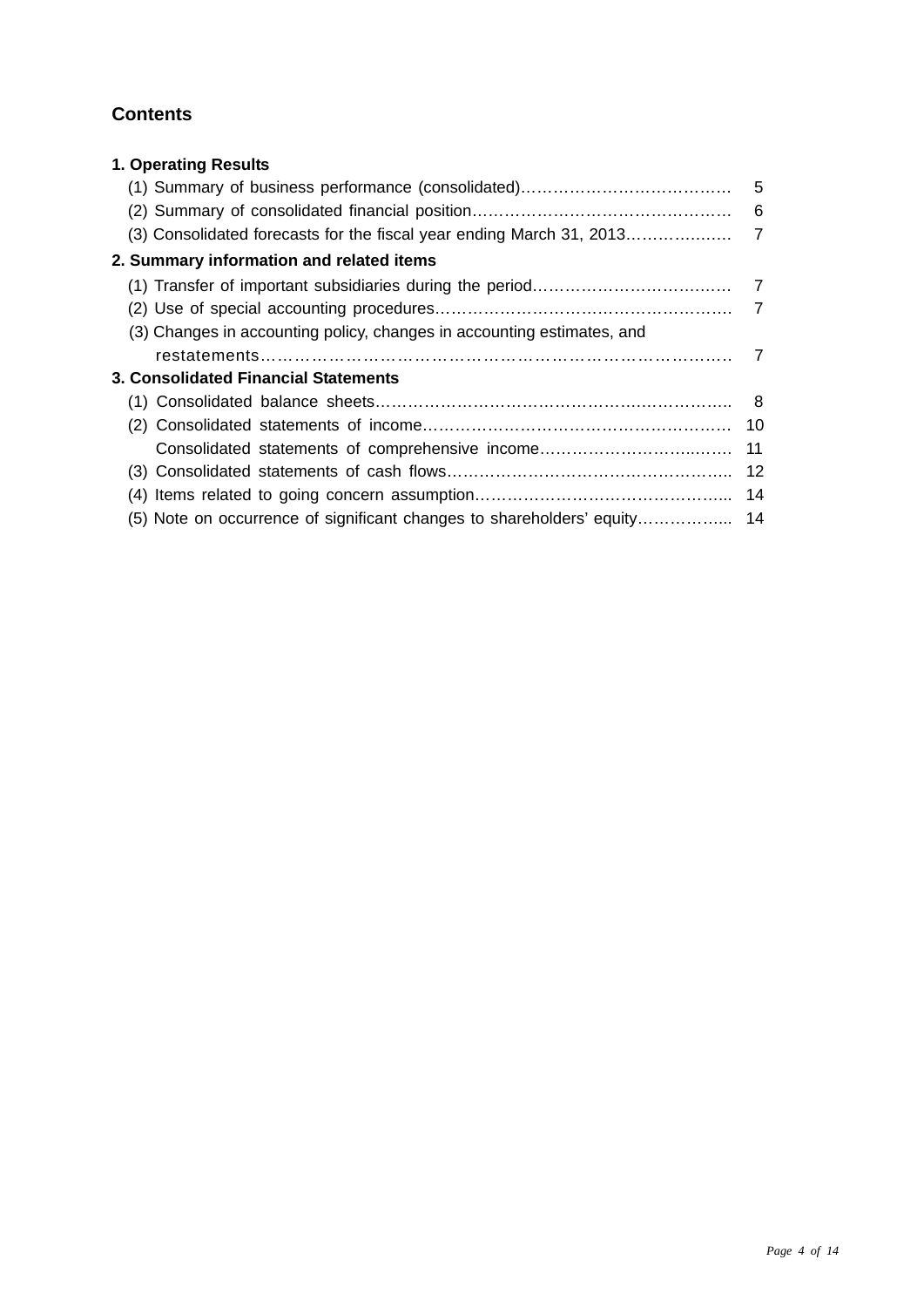### **1. Operating Results**

#### **(1) Summary of business performance (consolidated)**

(All comparisons are with the first quarter of the previous fiscal year, unless stated otherwise.)

During the first quarter under review, the Japanese economy saw improvements in corporate earnings and productivity. However, global recessionary concerns, the continuing strength of the yen and the problem of domestic power supply led to the outlook remaining uncertain.

In the snack foods industry, affordable prices and good value for money were valued by consumers and led the industry to deliver a relatively firm performance.

In this environment, Calbee Group (hereafter "Calbee") continued initiatives to actively promote the twin pillars of cost reduction and innovation. With regards to innovation, we expanded our overseas business by concluding a joint venture agreement with the Tingyi Group in China and Taiwan. We have also increased our domestic share by actively promoting sales of potato chips and by enlarging the sales area for the new product *Vegips*. With regards to cost reduction, we have been able to reduce the cost of goods sold by promoting concentrated purchasing and by improving our capacity utilization ratio.

As a result, consolidated net sales for the first quarter increased 21.3% to ¥43,295 million. In terms of profitability, we proactively invested in marketing to increase market share, and increased sales and decreased production costs saw operating income increase 173.4% to ¥3,785 million. Ordinary income increased 182.7% to ¥3,596 million, and net income increase by 265.9% to ¥2,073 million. The quarter under review saw drastic improvement in net sales and profits compared with the same period last year, which suffered from the effects of the Great East Japan Earthquake.

#### **Result by business:**

#### **Food production and sales business**

Net sales were strong, rising by 21.1% to ¥42,629 million driven by snack foods.

Snack foods:

Snack food sales increased 20.9% to ¥36,833 million as promotion activities increased dramatically in comparison with the austerity of the same period last year.

1. Potato-based snacks

Sales increased 18.8% to ¥24,754 million.

*Potato Chips*: The core products (Lightly Salted, Consommé Punch, Seaweed Salted) registered a large increase in domestic share thanks to proactive promotional activities and limited-time/limited-locality sales.

*Jagarico*: Standardization of Tarako Butter (Cod Roe and Butter flavor (in convenience stores only)) and hits of limited-time products contributed to a large increase in sales.

*Jagabee*: Sales increased substantially over the same period last year, when the factory was damaged by the earthquake and box-type shipping was temporarily suspended.

#### 2. Flour-based snacks

Sales increased 39.1% to ¥5,053 million. Sales of *Kappa Ebisen* and *Sapporo Potato* increased substantially over the same period last year when sales of some limited-time products were temporarily suspended due to factory damage in the March 2011 earthquake.

#### 3. Corn-based snacks

Sales declined by 3.9% to ¥3,458 million. Sales of products such as *Mike Popcorn* and *Rich Giza* increased, but overall sales declined compared to the same period of last fiscal year when demand was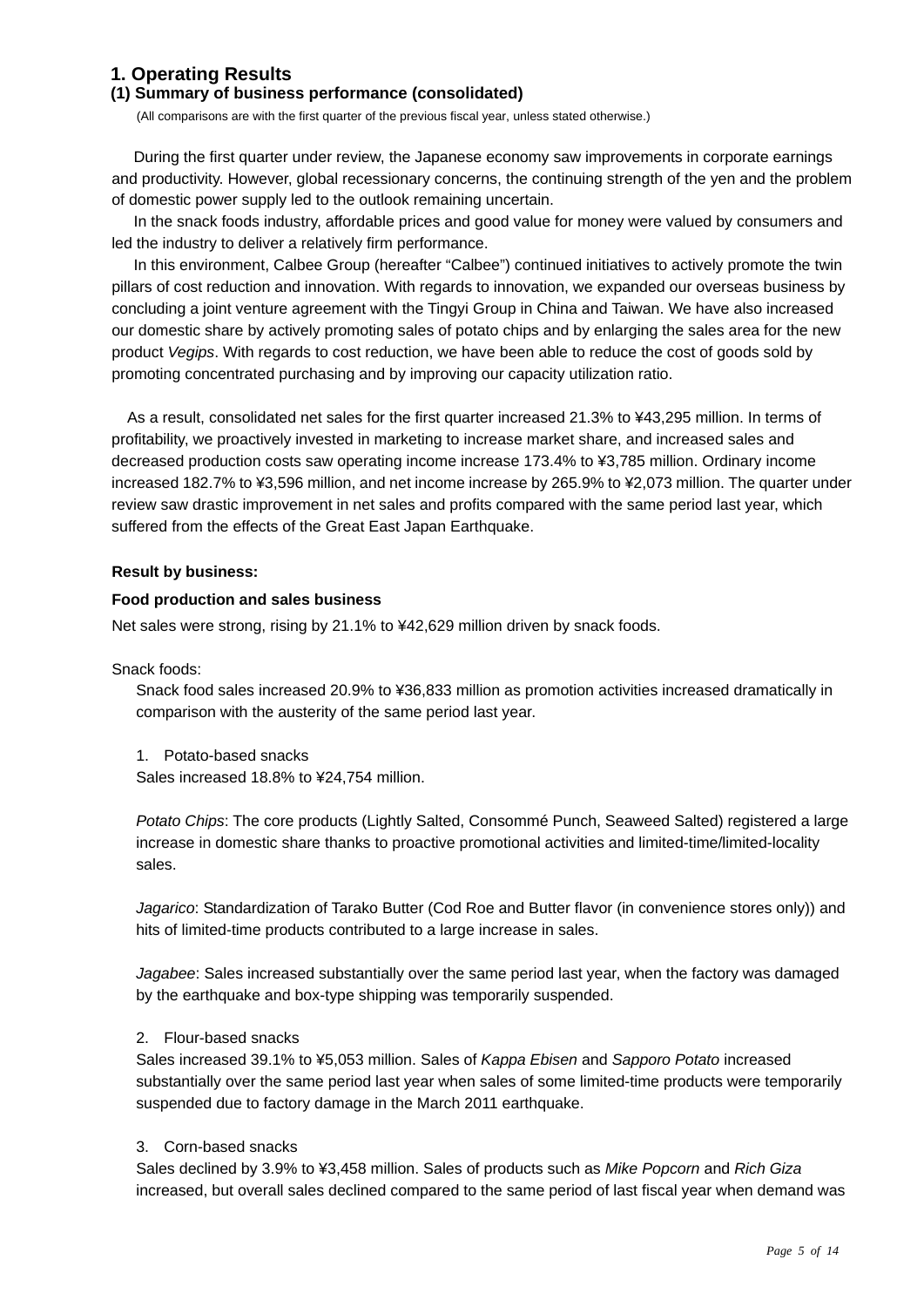boosted as a result of the March 2011 earthquake.

#### Other products (Processed bread and Cereal)

Net sales increased 22.1% to ¥5,796 million with strong sales of processed bread and cereal. Net sales of processed breads increased over the same period last year due to an increase in the number of stores handling the products. Net sales of cereal grew due to an increase in sales of *Fruits Granola* thanks to more intensive PR activities and an increase in the number of supermarkets and drug stores handling the products.

#### **Other businesses**

Net sales increased 39.6% to ¥665 million. Net sales for the distribution business and the sales promotion tools business both increased over the same period last year when demand was depressed due to the earthquake.

#### **(2) Summary of consolidated financial position**

(All comparisons are with the end of the previous fiscal year, unless stated otherwise.)

Total assets as of June 30, 2012 were ¥107,217 million, a slight decrease of ¥1,256 million from the end of the previous fiscal year. Cash and deposits increased but the main reason for the overall decline was lower notes and accounts receivable, and a decline in noncurrent assets. The decline in noncurrent assets was due to the increases in depreciation and amortization expenses exceeding capital expenditure.

Liabilities decreased ¥1,873 million to ¥26,183 million due to a decrease in income taxes payable.

Net assets increased ¥616 million to ¥81,034 million due to higher retained earnings from quarterly net income.

As a result, the shareholders' equity ratio increased 1.4 percentage points from the end of the previous fiscal year to 73.0% and net assets per share were ¥2,401.09.

#### Cash flow

Cash and cash equivalents as of June 30, 2012 were ¥20,916 million, ¥1,467 million higher than at the end of the previous fiscal year. The main contributing factors are detailed below.

#### Cash flows from operating activities

Net cash generated by operating activities during the period under review was an inflow of ¥4,062 million, compared to an inflow of ¥14 million for the first three months of the previous fiscal year. Factors increasing operating cash flow included income before income taxes and minority interests of ¥3,538 million, depreciation and amortization of ¥1,481 million, a decrease in accounts receivable of ¥1,555 million, and a decrease in income taxes paid of ¥3,696 million.

#### Cash flows from investing activities

Net cash used in investing activities during the period under review was outflow of ¥1,250 million, compared to an outflow of ¥1,897 million of the first three months of the previous fiscal year. The primary contributing factor was ¥1,262 million in payments for acquisition of fixed assets.

#### Cash flows from financing activities

Net cash used in financing activities during the period under review was an outflow of ¥1,238 million, compared to an outflow of ¥758 million of the first three months of the previous fiscal year. This was primarily due to cash dividends paid of ¥1,399 million.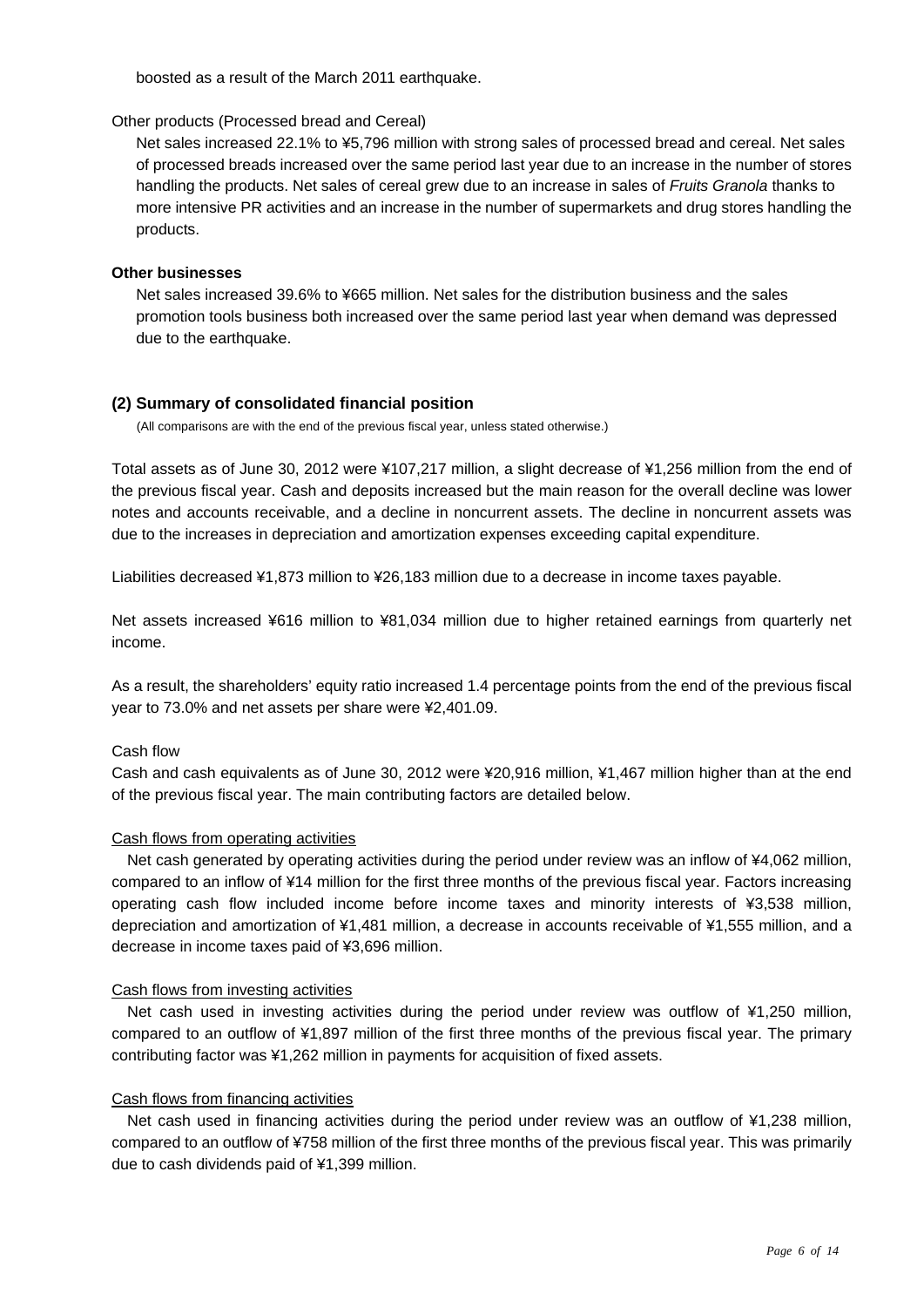#### **(3) Consolidated forecasts for the fiscal year ending March 31, 2013**

Taking into account business performance during the first quarter of the year, the consolidated first half forecasts issued on May 8, 2012 have been revised as follows.

Regarding results for the year to date, there are no changes to the forecasts issued on May 8, 2012.

| Millions of yen, rounded down                                                            |           |                     |                    |            |                                       |
|------------------------------------------------------------------------------------------|-----------|---------------------|--------------------|------------|---------------------------------------|
|                                                                                          | Net sales | Operating<br>income | Ordinary<br>income | Net income | Earnings per<br>share $(\frac{4}{3})$ |
| Previous forecast (A)                                                                    | 82,800    | 5,100               | 5,100              | 2,750      | 84.51                                 |
| Revised forecast (B)                                                                     | 85,300    | 6,600               | 6,400              | 3,650      | 111.95                                |
| Amount of change (B-A)                                                                   | 2,500     | 1,500               | 1,300              | 900        |                                       |
| Percentage change $(\%)$                                                                 | 3.0       | 29.4                | 25.5               | 32.7       |                                       |
| For reference:<br>First half results last fiscal year<br>(April 1, 2011 to Sep 30, 2011) | 75,985    | 3,893               | 3,499              | 1,772      | 55.25                                 |

Revised consolidated first half forecasts (April 1, 2012 to September 30, 2012)

## **2. Summary information and related items**

- **(1) Transfers of important subsidiaries during the period:**  No applicable items.
- **(2) Use of special accounting procedures:**  No applicable items.
- **(3) Changes in accounting policy, changes in accounting estimates, and restatements:**

(Changes in accounting policy for cases where it is difficult to distinguish between changes in accounting policy and changes in accounting estimates)

Calbee and its subsidiaries, in accordance with the revisions to corporate tax law, have made changes to the method by which depreciation of tangible assets acquired after April 1, 2012 is calculated. These changes take effect from the first quarter consolidated financial statements of FY2013.

Due to these changes, the operating income, ordinary income, and net income before income taxes have each increased by ¥2 million compared with the previous method.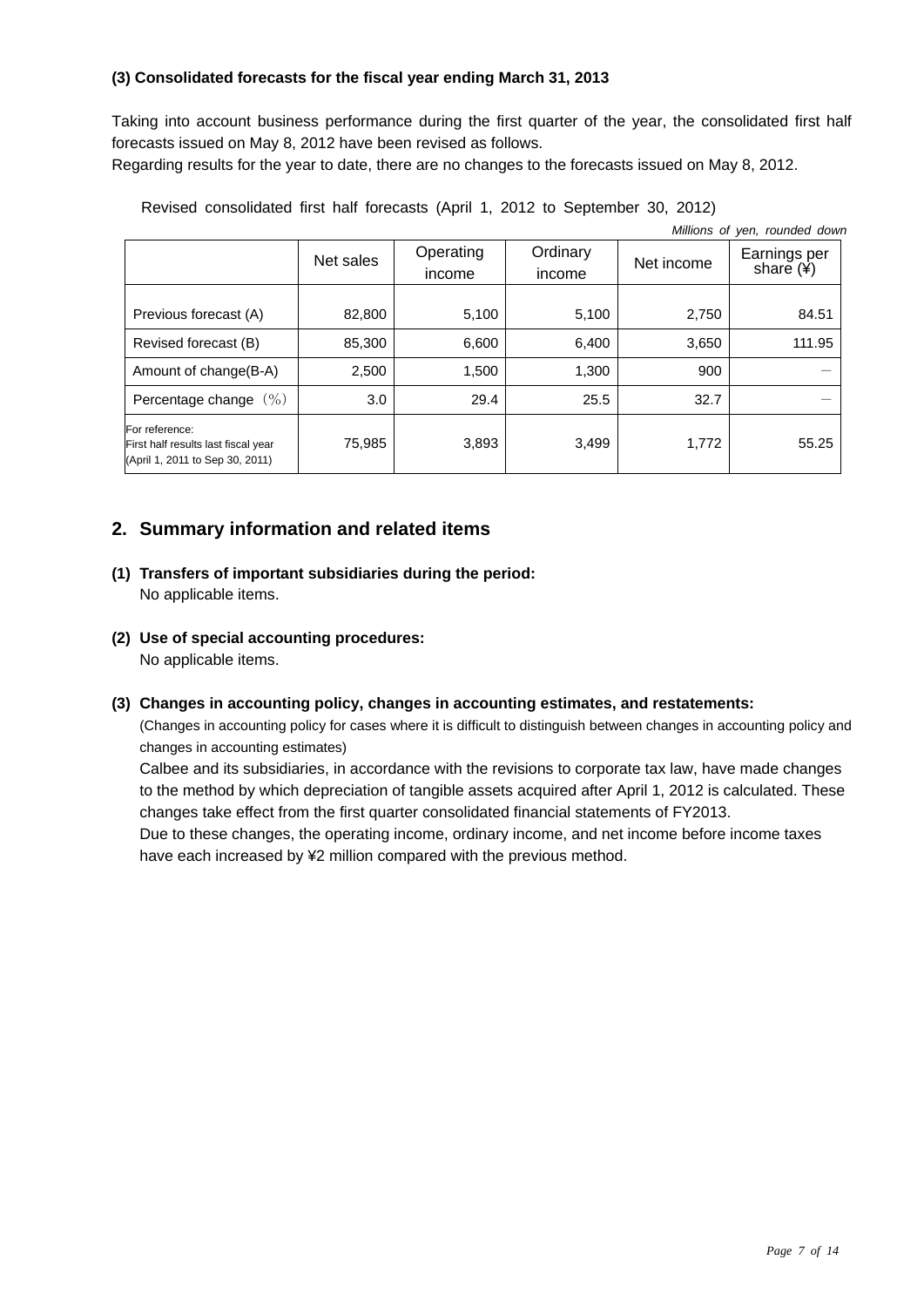# **3. Consolidated Financial Statements**

# **(1) Consolidated balance sheets**

|                                        | Millions of yen, rounded down |                |  |
|----------------------------------------|-------------------------------|----------------|--|
|                                        | As of<br>As of                |                |  |
|                                        | June 30, 2012                 | March 31, 2012 |  |
| <b>ASSETS</b>                          |                               |                |  |
| <b>Current assets</b>                  |                               |                |  |
| Cash and deposits                      | 20,916                        | 19,448         |  |
| Notes and accounts receivable-trade    | 17,127                        | 18,763         |  |
| Short-term investment securities       | 12                            | 13             |  |
| Inventories                            | 5,368                         | 4,920          |  |
| Other                                  | 3,719                         | 4,703          |  |
| Allowance for doubtful accounts        | (1)                           | (2)            |  |
| Total current assets                   | 47,143                        | 47,847         |  |
| Noncurrent assets                      |                               |                |  |
| Property, plant and equipment          |                               |                |  |
| Buildings and structures, net          | 20,287                        | 20,580         |  |
| Machinery, equipment and vehicles, net | 13,487                        | 14,052         |  |
| Land                                   | 10,693                        | 10,721         |  |
| Construction in progress               | 1,735                         | 1,370          |  |
| Other, net                             | 809                           | 816            |  |
| Total property, plant and equipment    | 47,013                        | 47,541         |  |
| Intangible assets                      |                               |                |  |
| Goodwill                               | 4,373                         | 4,538          |  |
| Other                                  | 1,502                         | 1,534          |  |
| Total intangible assets                | 5,875                         | 6,073          |  |
| Investments and other assets           |                               |                |  |
| Investments and other assets, gross    | 7,279                         | 7,106          |  |
| Allowance for doubtful accounts        | (93)                          | (93)           |  |
| Total investments and other assets     | 7,185                         | 7,012          |  |
| <b>Total noncurrent assets</b>         | 60,074                        | 60,627         |  |
| Total assets                           | 107,217                       | 108,474        |  |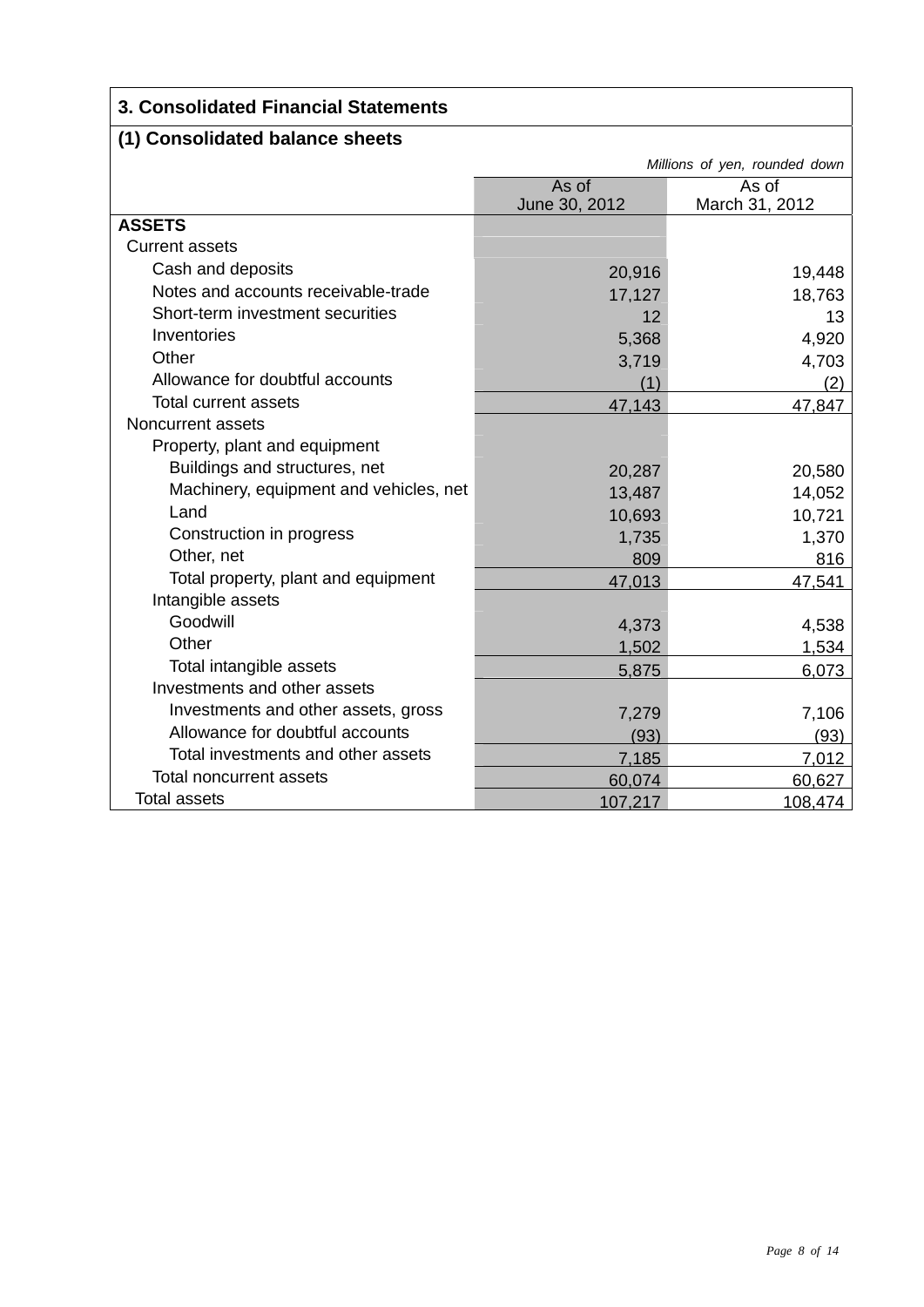|                                                                 |               | Millions of yen, rounded down |
|-----------------------------------------------------------------|---------------|-------------------------------|
|                                                                 | As of         | As of                         |
| <b>LIABILITIES</b>                                              | June 30, 2012 | March 31, 2012                |
| <b>Current liabilities</b>                                      |               |                               |
| Notes and accounts payable-trade                                |               |                               |
| Accounts payable-other                                          | 6,634         | 6,595                         |
| Income taxes payable                                            | 2,878         | 3,141                         |
| Provision for bonuses                                           | 1,603         | 3,885                         |
| Provision for directors' bonuses                                | 1,281         | 3,287<br>211                  |
| Provision for loss on disaster                                  | 66<br>57      | 57                            |
| Other                                                           | 8,279         | 5,457                         |
| <b>Total current liabilities</b>                                |               |                               |
| <b>Noncurrent liabilities</b>                                   | 20,799        | 22,636                        |
|                                                                 |               |                               |
| Long-term loans payable<br>Provision for retirement benefits    | 6             | 6                             |
| Provision for directors' retirement benefits                    | 3,647         | 3,611                         |
|                                                                 | 478           | 497                           |
| Asset retirement obligations<br>Other                           | 625           | 623                           |
|                                                                 | 625           | 681                           |
| <b>Total noncurrent liabilities</b><br><b>Total liabilities</b> | 5,383         | 5,420                         |
| <b>NET ASSETS</b>                                               | 26,183        | 28,056                        |
|                                                                 |               |                               |
| Shareholders' equity                                            |               |                               |
| Capital stock                                                   | 11,302        | 11,252                        |
| Capital surplus                                                 | 10,870        | 10,820                        |
| Retained earnings                                               | 56,848        | 56,141                        |
| Total shareholders' equity                                      | 79,022        | 78,213                        |
| Accumulated other comprehensive income                          |               |                               |
| Valuation difference on available-for-sale<br>securities        | 3             | 9                             |
| Foreign currency translation adjustment                         | (740)         | (560)                         |
| Total accumulated other comprehensive<br>income                 | (736)         | (550)                         |
| Subscription rights to shares                                   | 84            | 85                            |
| Minority interests                                              | 2,665         | 2,669                         |
| Total net assets                                                | 81,034        | 80,417                        |
| <b>Total liabilities and net assets</b>                         | 107,217       | 108,474                       |

# **Consolidated balance sheets, continued**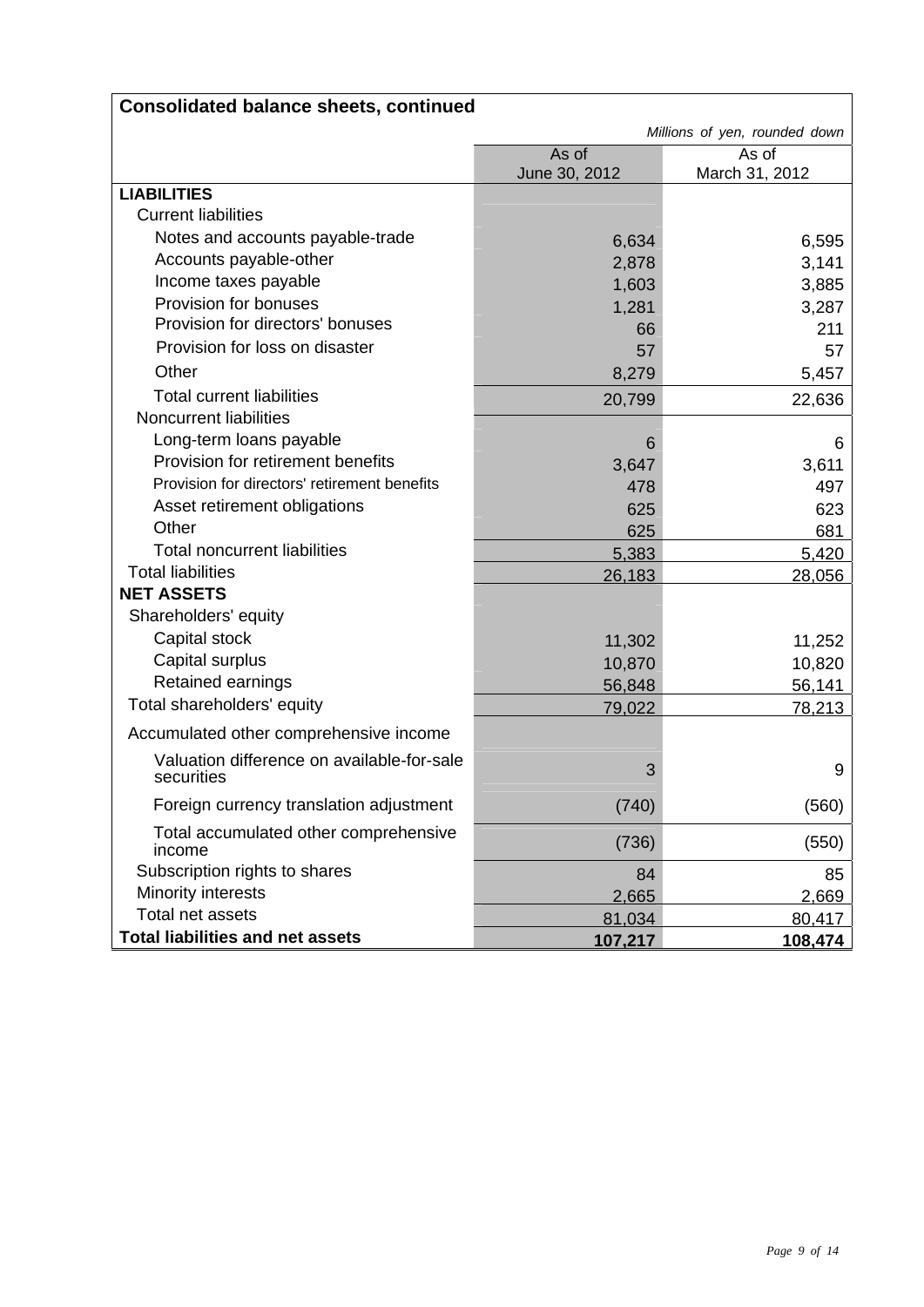| (2) Consolidated statements of income                |                                   |                                   |  |
|------------------------------------------------------|-----------------------------------|-----------------------------------|--|
|                                                      |                                   | Millions of yen, rounded down     |  |
|                                                      | April 1, 2012 to<br>June 30, 2012 | April 1, 2011 to<br>June 30, 2011 |  |
| Net sales                                            | 43,295                            | 35,690                            |  |
| Cost of sales                                        | 24,494                            | 21,246                            |  |
| Gross profit                                         | 18,801                            | 14,444                            |  |
| Selling, general and administrative expenses         | 15,015                            | 13,059                            |  |
| Operating income                                     | 3,785                             | 1,384                             |  |
| Non-operating income                                 |                                   |                                   |  |
| Interest income                                      | 5                                 | 2                                 |  |
| Dividends income                                     | 45                                | 40                                |  |
| Gain on cancellation of lease contracts              | 26                                |                                   |  |
| Other                                                | 54                                | 128                               |  |
| Total non-operating income                           | 131                               | 170                               |  |
| Non-operating expenses                               |                                   |                                   |  |
| Interest expenses                                    | 1                                 | 1                                 |  |
| Foreign exchange losses                              | 268                               | 203                               |  |
| Other                                                | 51                                | 77                                |  |
| Total non-operating expenses                         | 321                               | 283                               |  |
| Ordinary income                                      | 3,596                             | 1,271                             |  |
| Extraordinary income                                 |                                   |                                   |  |
| Gain on sales of noncurrent assets                   | 8                                 | 9                                 |  |
| Subsidies income                                     |                                   | 230                               |  |
| Reversal of provision for loss on disaster           |                                   | 128                               |  |
| Other                                                |                                   |                                   |  |
| Total extraordinary income                           | 8                                 | 370                               |  |
| <b>Extraordinary loss</b>                            |                                   |                                   |  |
| Loss on sales of noncurrent assets                   | 49                                | 27                                |  |
| Loss on retirement of noncurrent assets              | 16                                | 21                                |  |
| Loss on disaster                                     |                                   | 252                               |  |
| Other                                                | $\Omega$                          | 53                                |  |
| Total extraordinary losses                           | 65                                | 355                               |  |
| Income before income taxes and<br>minority interests | 3,538                             | 1,287                             |  |
| Income taxes-current                                 | 1,471                             | 855                               |  |
| Income taxes-deferred                                | (57)                              | (231)                             |  |
| Total income taxes                                   | 1,414                             | 623                               |  |
| Income before minority interests                     | 2,124                             | 663                               |  |
| Minority interests in income                         | 50                                | 97                                |  |
| Net income                                           | 2,073                             | 566                               |  |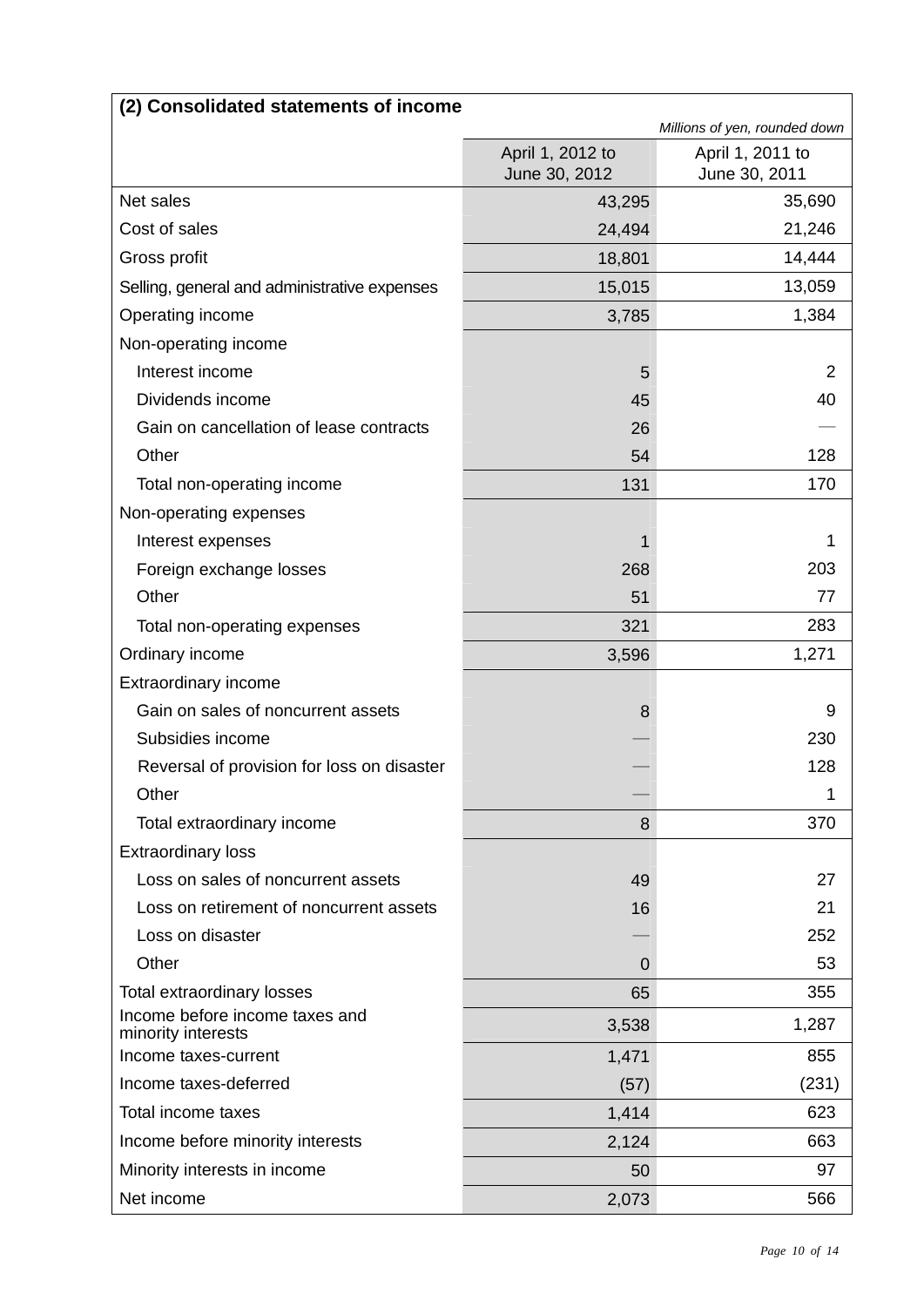| <b>Consolidated statements of comprehensive income</b>       |                  |                               |  |
|--------------------------------------------------------------|------------------|-------------------------------|--|
|                                                              |                  | Millions of yen, rounded down |  |
|                                                              | April 1, 2012 to | April 1, 2011 to              |  |
|                                                              | June 30, 2012    | June 30, 2011                 |  |
| Income before minority interests                             | 2,124            | 663                           |  |
| Other comprehensive income                                   |                  |                               |  |
| Valuation difference on<br>available-for-sale securities     | (6)              | 21                            |  |
| Foreign currency translation<br>adjustment                   | (292)            | (120)                         |  |
| Total other comprehensive income                             | (298)            | (99)                          |  |
| Comprehensive income                                         | 1,825            | 564                           |  |
| Comprehensive income attributable to                         |                  |                               |  |
| Comprehensive income attributable to<br>owners of the parent | 1,887            | 512                           |  |
| Comprehensive income attributable to<br>minority interests   | (61)             | 51                            |  |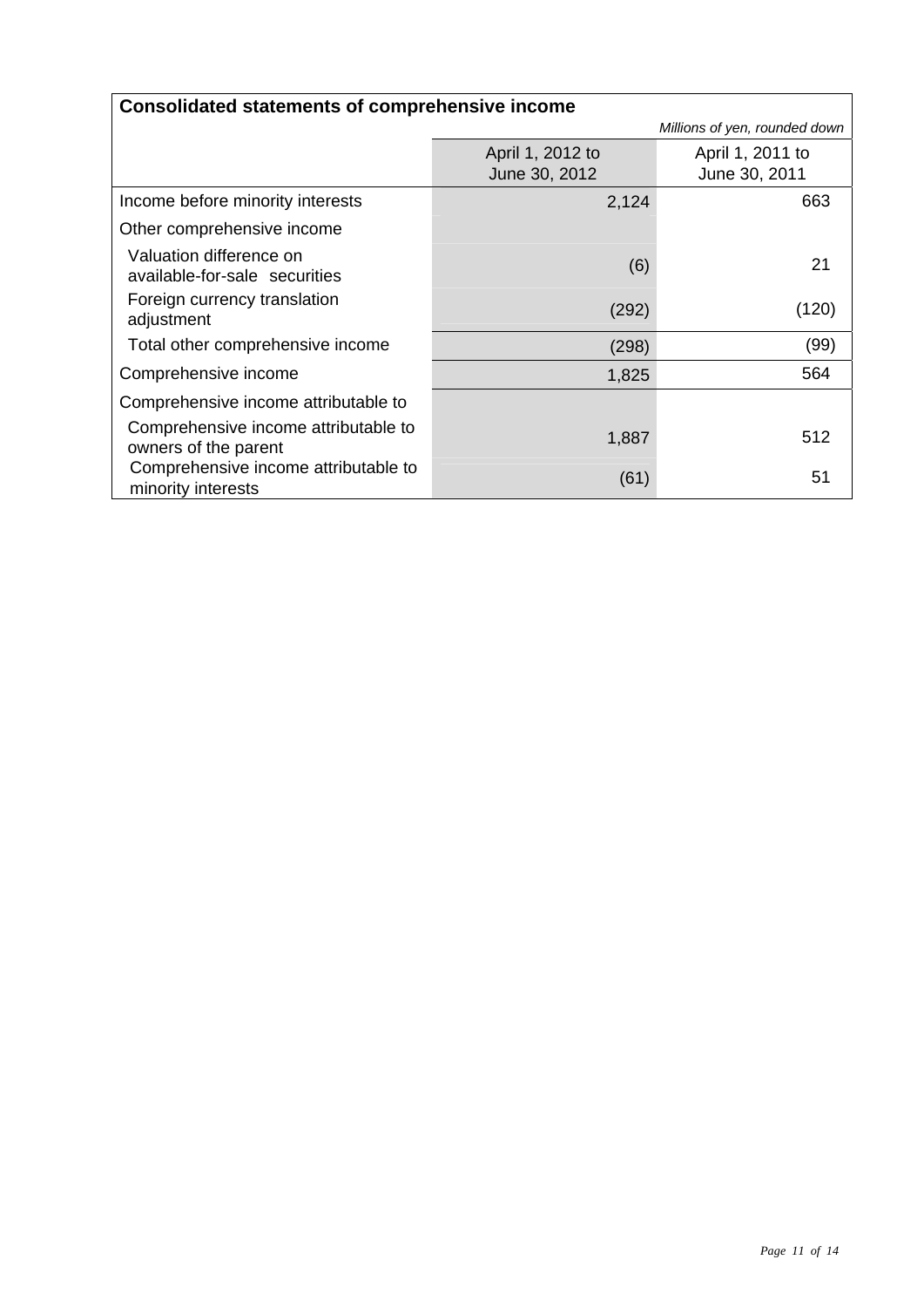| (3) Consolidated statements of cash flows                              |                                   |                                   |
|------------------------------------------------------------------------|-----------------------------------|-----------------------------------|
|                                                                        |                                   | Millions of yen, rounded down     |
|                                                                        | April 1, 2012 to<br>June 30, 2012 | April 1, 2011 to<br>June 30, 2011 |
| Net cash provided by (used in) operating activities                    |                                   |                                   |
| Income before income taxes and minority<br>interests                   | 3,538                             | 1,287                             |
| Depreciation and amortization                                          | 1,481                             | 1,524                             |
| Amortization of goodwill                                               | 150                               | 137                               |
| Increase (decrease) in allowance for doubtful<br>accounts              | (0)                               | (0)                               |
| Increase (decrease) in provision for bonuses                           | (2,005)                           | (1, 871)                          |
| Increase (decrease) in provision for directors'<br>bonuses             | (145)                             | (96)                              |
| Increase (decrease) in provision for retirement<br>benefits            | 39                                | 77                                |
| Decrease (increase) in prepaid pension costs                           | 29                                | 35                                |
| Increase (decrease) in provision for directors'<br>retirement benefits | (19)                              | 37                                |
| Interest and dividends income                                          | (50)                              | (42)                              |
| Interest expenses                                                      | 1                                 | 1                                 |
| Foreign exchange losses (gains)                                        | 246                               | 180                               |
| Subsidies income                                                       |                                   | (230)                             |
| Loss (gain) on sales of investment securities                          | $\overline{0}$                    | (1)                               |
| Loss (gain) on sales of noncurrent assets                              | 41                                | 17                                |
| Loss on retirement of noncurrent assets                                | 16                                | 21                                |
| Loss on disaster                                                       |                                   | 123                               |
| Decrease (increase) in notes and accounts<br>receivable-trade          | 1,555                             | 64                                |
| Decrease (increase) in inventories                                     | (472)                             | (1,050)                           |
| Increase (decrease) in notes and accounts<br>payable-trade             | 85                                | 808                               |
| Decrease (increase) in accounts receivable-other                       | (18)                              | (6)                               |
| Increase (decrease) in accounts payable-other                          | (228)                             | (626)                             |
| Increase (decrease) in accrued expenses                                | 2,591                             | 2,252                             |
| Increase (decrease) in accrued consumption<br>taxes                    | 60                                | (194)                             |
| Other, net                                                             | 810                               | 450                               |
| Subtotal                                                               | 7,707                             | 2,902                             |
| Interest and dividends income received                                 | 52                                | 47                                |
| Interest expenses paid                                                 | (1)                               | (2)                               |
| Proceeds from subsidies                                                |                                   | 230                               |
| Payments for loss on disaster                                          |                                   | (736)                             |
| Income taxes paid                                                      | (3,696)                           | (2, 427)                          |
| Net cash provided by (used in) operating activities                    | 4,062                             | 14                                |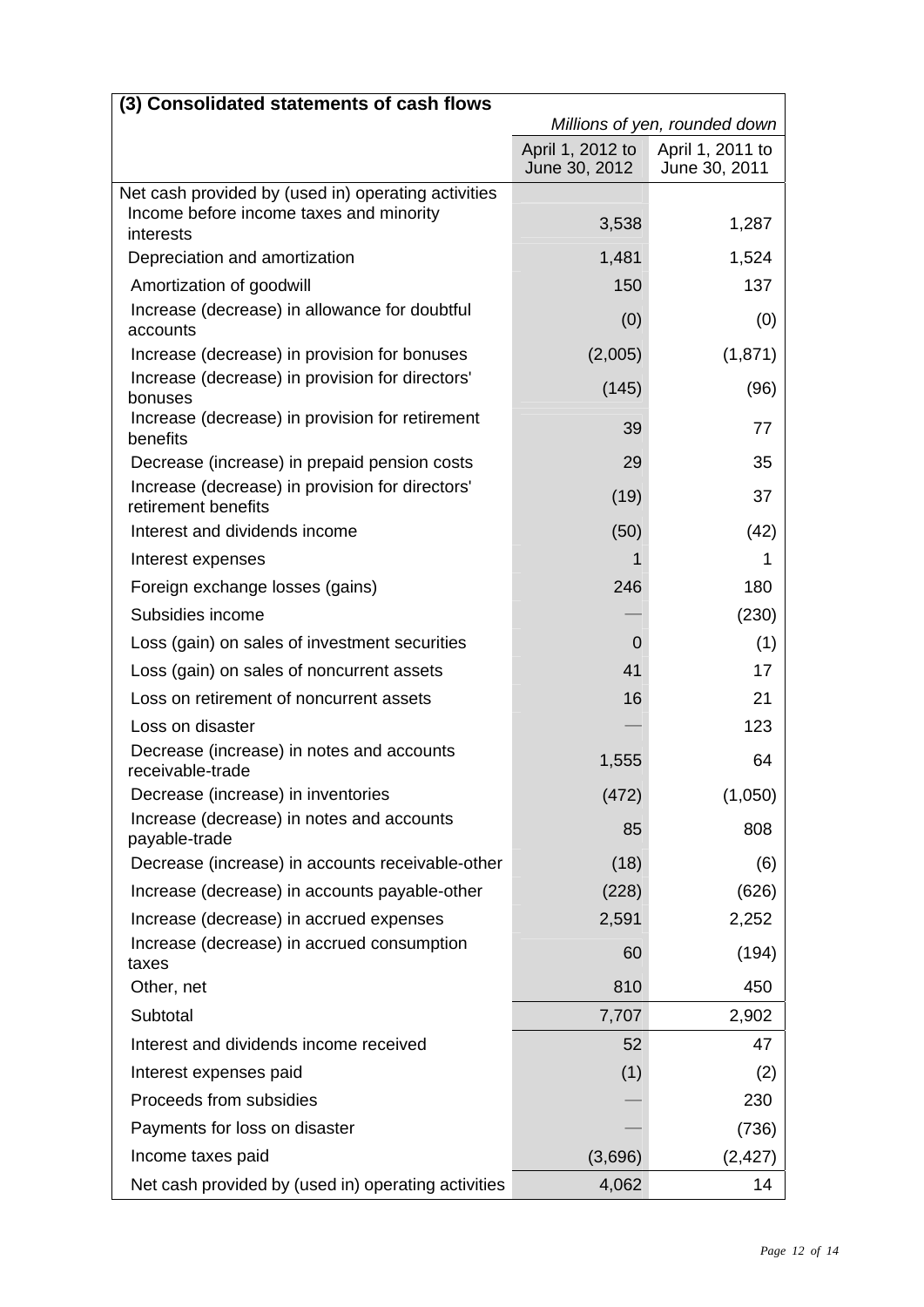| <b>Consolidated statements of cash flows, continued</b>        |                               |                  |
|----------------------------------------------------------------|-------------------------------|------------------|
|                                                                | Millions of yen, rounded down |                  |
|                                                                | April 1, 2012 to              | April 1, 2011 to |
|                                                                | June 30, 2012                 | June 30, 2011    |
| Net cash provided by (used in) investing activities            |                               |                  |
| Purchase of property, plant and equipment                      | (1, 142)                      | (1,062)          |
| Proceeds from sales of property, plant and<br>equipment        | 64                            | 56               |
| Purchase of intangible assets                                  | (119)                         | (62)             |
| Purchase of investment securities                              | (4)                           | (4)              |
| Proceeds from sales of investment securities                   | 16                            | 8                |
| Purchase of stocks of subsidiaries and affiliates              |                               | (872)            |
| Payments of loans receivable                                   | (195)                         | (98)             |
| Collection of loans receivable                                 | 80                            | 106              |
| Payments for guarantee deposits                                | (26)                          | (39)             |
| Proceeds from collection of guarantee deposits                 | 71                            | 65               |
| Other, net                                                     | 3                             | 5.               |
| Net cash provided by (used in) investing activities            | (1,250)                       | (1,897)          |
| Net cash provided by (used in) financing activities            |                               |                  |
| Net increase (decrease) in short-term loans payable            |                               | 36               |
| Repayment of long-term loans payable                           |                               | (89)             |
| Proceeds from exercise of stock option                         | 100                           | 224              |
| Proceeds from stock issuance to minority shareholders          | 90                            |                  |
| Cash dividends paid                                            | (1,366)                       | (893)            |
| Cash dividends paid to minority shareholders                   | (33)                          | (9)              |
| Repayments of lease obligations                                | (29)                          | (26)             |
| Net cash provided by (used in) financing activities            | (1, 238)                      | (758)            |
| Effect of exchange rate change on cash and cash<br>equivalents | (106)                         | (61)             |
| Net increase (decrease) in cash and cash<br>equivalents        | 1,467                         | (2,702)          |
| Cash and cash equivalents at beginning of period               | 19,448                        | 18,238           |
| Cash and cash equivalents at end of period                     | 20,916                        | 15,536           |